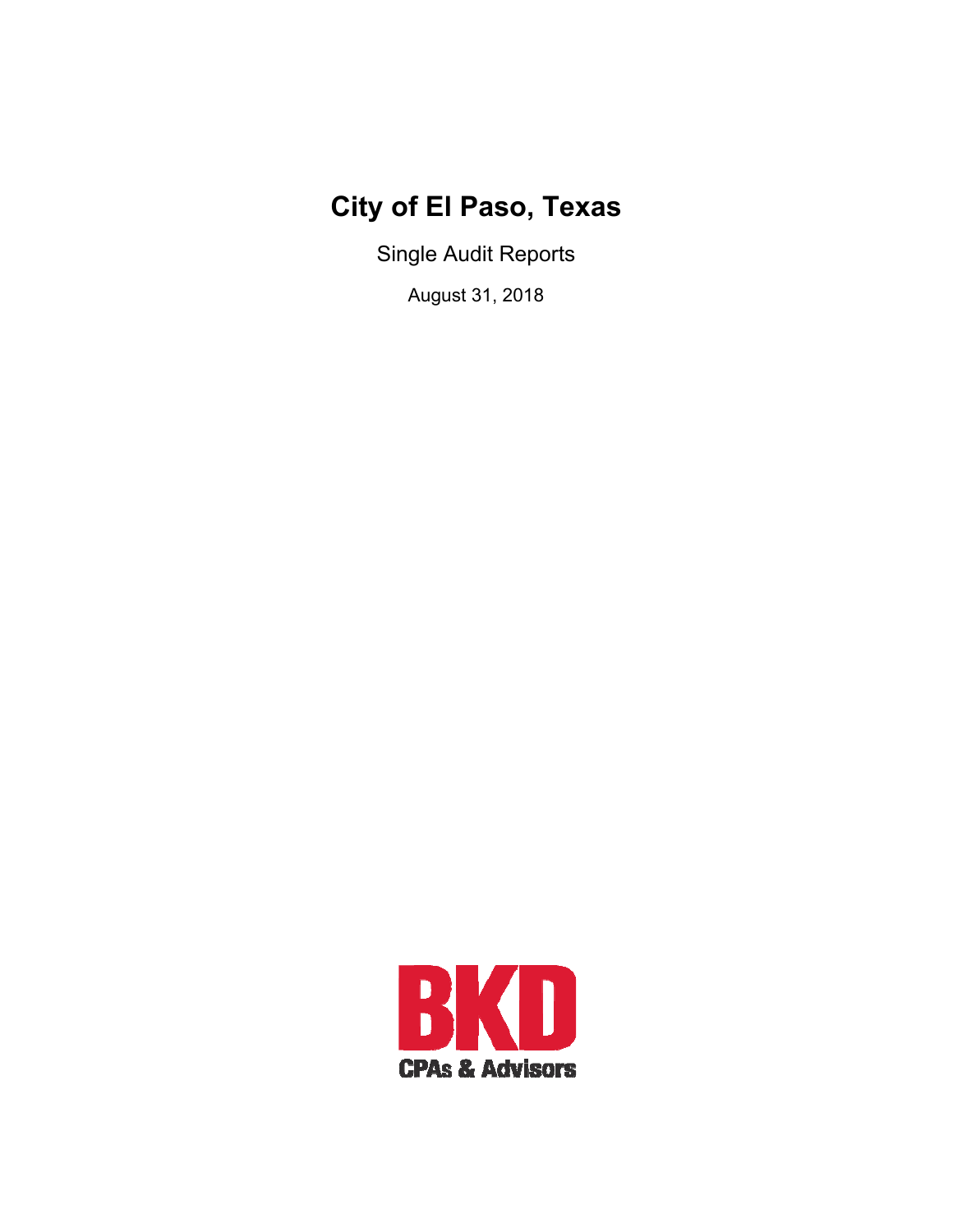# **City of El Paso, Texas Year Ended August 31, 2018**

**Contents** 

| Notes to the Schedule of Expenditures of Federal and State Awards 7                                                                                                                                                                                                                                                |
|--------------------------------------------------------------------------------------------------------------------------------------------------------------------------------------------------------------------------------------------------------------------------------------------------------------------|
| Report on Internal Control Over Financial Reporting and on Compliance and Other<br>Matters Based on an Audit of Financial Statements Performed in Accordance with<br>Government Auditing Standards - Independent Auditor's Report 8                                                                                |
| Report on Compliance for Each Major Federal and State Program; Report on<br>Internal Control Over Compliance; and Report on Schedule of Expenditures of<br>Federal and State Awards Required by the Uniform Guidance and the State of<br>Texas Uniform Grant Management Standards - Independent Auditor's Report10 |
|                                                                                                                                                                                                                                                                                                                    |
|                                                                                                                                                                                                                                                                                                                    |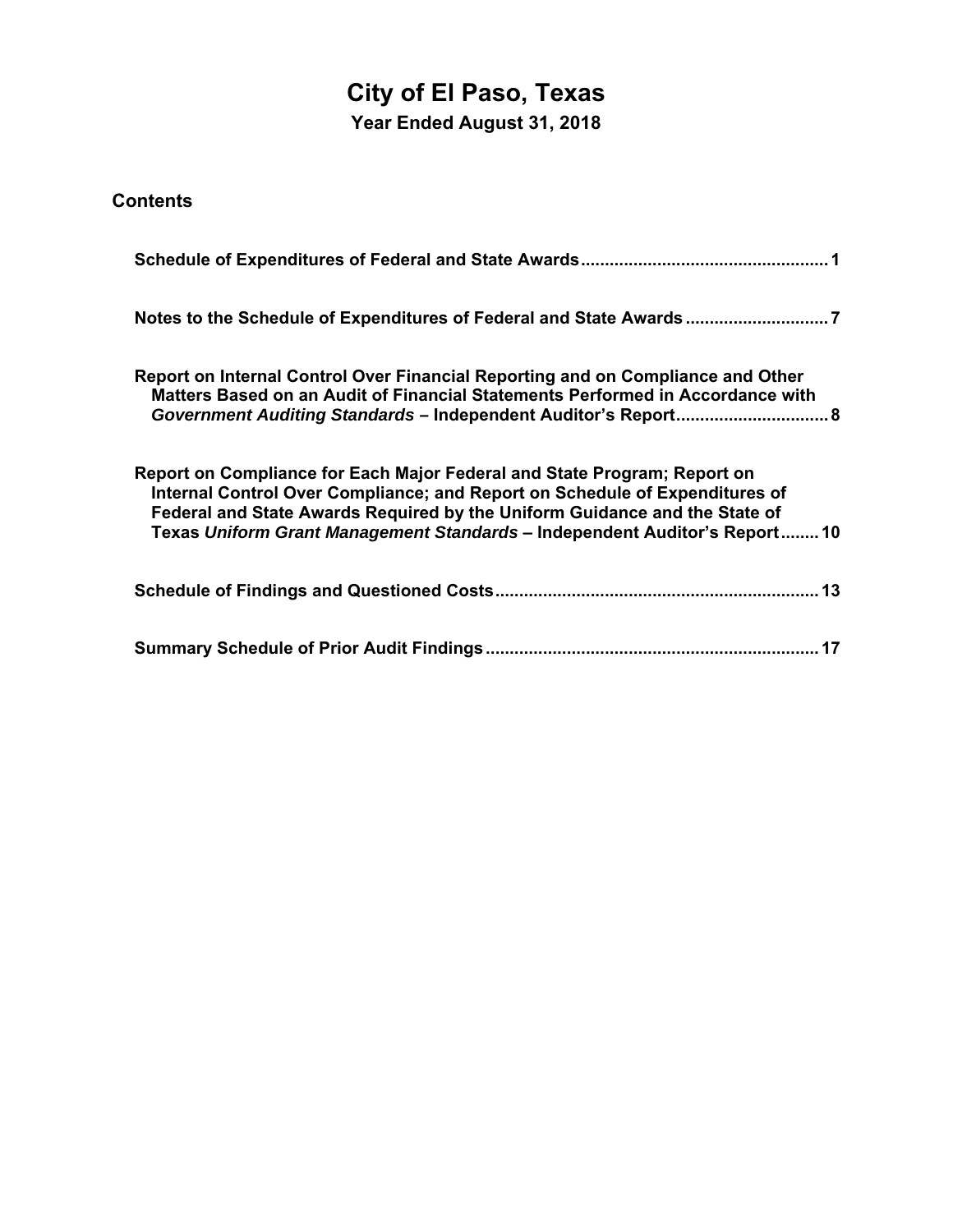|                                                                    |                     |                            | Passed               |                        |
|--------------------------------------------------------------------|---------------------|----------------------------|----------------------|------------------------|
| Federal Grantor / Pass-Through Grantor /                           | <b>Federal CFDA</b> | <b>Pass-Through Entity</b> | Through to           | <b>Total Federal</b>   |
| Program or Cluster Title                                           | Number              | <b>Identifying Number</b>  | <b>Subrecipients</b> | <b>Expenditures</b>    |
| U.S. Department of Agriculture (USDA)                              |                     |                            |                      |                        |
| Direct Program:                                                    |                     |                            |                      |                        |
| Farmers' Market and Local Food Promotion Program                   | 10.168              | N/A                        | \$                   | \$<br>10,762           |
|                                                                    |                     |                            |                      |                        |
| Passed through from:<br>Texas Health and Human Services Commission |                     |                            |                      |                        |
| Special Supplemental Nutrition Program for Women,                  |                     |                            |                      |                        |
| Infants, and Children                                              | 10.557              | 2017-049739-001            |                      | 479,719                |
|                                                                    |                     | 2017-049739-001A           |                      | 5,156,053              |
|                                                                    |                     |                            | ÷,                   | 5,635,772              |
|                                                                    |                     |                            |                      |                        |
| <b>Total U.S. Department of Agriculture</b>                        |                     |                            |                      | 5,646,534              |
| Department of Housing and Urban Development (HUD)                  |                     |                            |                      |                        |
| Direct Programs:                                                   |                     |                            |                      |                        |
| <b>CDBG</b> - Entitlement Grants Cluster                           |                     |                            |                      |                        |
| Community Development Block Grants/Entitlement Grants              | 14.218              | N/A                        | 5,609,800            | 7,795,631              |
| Total CDBG - Entitlement Grants Cluster                            |                     |                            | 5,609,800            | 7,795,631              |
|                                                                    | 14.231              | N/A                        | 801,788              | 867,544                |
| Emergency Solutions Grant Program                                  |                     |                            |                      |                        |
| HOME Investment Partnerships Program                               | 14.239              | N/A                        |                      | 3,709,671              |
|                                                                    |                     |                            |                      |                        |
| Housing Opportunities for Persons with AIDS                        | 14.241              | N/A                        | 357,609              | 369,655                |
|                                                                    |                     |                            |                      |                        |
| <b>Total Department of Housing and Urban Development</b>           |                     |                            | 6,769,197            | 12,742,501             |
| Department of Justice (DOJ)                                        |                     |                            |                      |                        |
| Passed through from:                                               |                     |                            |                      |                        |
| Texas Office of the Attorney General                               |                     |                            |                      |                        |
| Missing Children's Assistance                                      | 16.543              | 1885565                    |                      | 4,058                  |
|                                                                    |                     |                            |                      |                        |
| Texas Office of the Governor<br>Crime Victim Assistance            | 16.575              |                            |                      | 181,780                |
|                                                                    |                     | 2592805                    |                      |                        |
| <b>Total Department of Justice</b>                                 |                     |                            |                      | 185,838                |
|                                                                    |                     |                            |                      |                        |
| <b>Department of Labor (DOL)</b>                                   |                     |                            |                      |                        |
| Passed through from:                                               |                     |                            |                      |                        |
| <b>WIOA</b> Cluster                                                |                     |                            |                      |                        |
| Texas Workforce Commission                                         |                     |                            |                      |                        |
| WIA Dislocated Worker Formula Grants<br><b>Total WIOA Cluster</b>  | 17.278              | F-P170736                  |                      | 6,280<br>6,280         |
|                                                                    |                     |                            |                      |                        |
| <b>Total Department of Labor</b>                                   |                     |                            |                      | 6,280                  |
|                                                                    |                     |                            |                      |                        |
| <b>Department of Transportation (DOT)</b>                          |                     |                            |                      |                        |
| Direct Program:                                                    | 20.106              | N/A                        |                      |                        |
| Airport Improvement Program                                        |                     |                            |                      | 14,472,255             |
| Highway Planning and Construction Cluster                          |                     |                            |                      |                        |
| Direct Program:                                                    |                     |                            |                      |                        |
| Highway Planning and Construction                                  | 20.205              | N/A                        |                      | 244,363                |
| Passed through from:                                               |                     |                            |                      |                        |
| Texas Department of Transportation                                 |                     |                            |                      |                        |
| Highway Planning and Construction                                  | 20.205              | 0924-06-269<br>0374-02-089 |                      | 1,132,599<br>1,228,545 |
|                                                                    |                     | 0924-06-418                |                      | 408,083                |
|                                                                    |                     | 0167-02-059                |                      | 621,274                |
|                                                                    |                     | 0167-02-050                |                      | 4,276,786              |
|                                                                    |                     | 0924-06-458                |                      | 41,952                 |
|                                                                    |                     | 0924-06-459                |                      | 36,534                 |
|                                                                    |                     | 0924-06-496                |                      | 19,695                 |
|                                                                    |                     | 0924-06-498                |                      | 453,624                |
|                                                                    |                     | 0924-06-503                |                      | 1,077,958              |
|                                                                    |                     | 0924-06-504                |                      | 335,020                |
|                                                                    |                     | 0924-06-539                |                      | 48,458                 |
|                                                                    |                     | PL-112TX FHWA FY17         |                      | 174,442<br>1,613,566   |
|                                                                    |                     | TX PL-112 FY18             |                      | 11,468,536             |
| New Mexico Department of Transportation                            |                     |                            |                      |                        |
|                                                                    |                     | PL-112 FY2017 - NM         |                      |                        |
| Highway Planning and Construction                                  | 20.205              | FHWA FY17                  |                      | 6,454                  |
|                                                                    |                     | NM PL-112 FY2018           |                      | 47,418                 |
|                                                                    |                     |                            |                      | 53,872                 |
| Total Highway Planning and Construction Cluster                    |                     |                            |                      | 11,766,771             |

*The accompanying notes are an integral part of this Schedule. 1*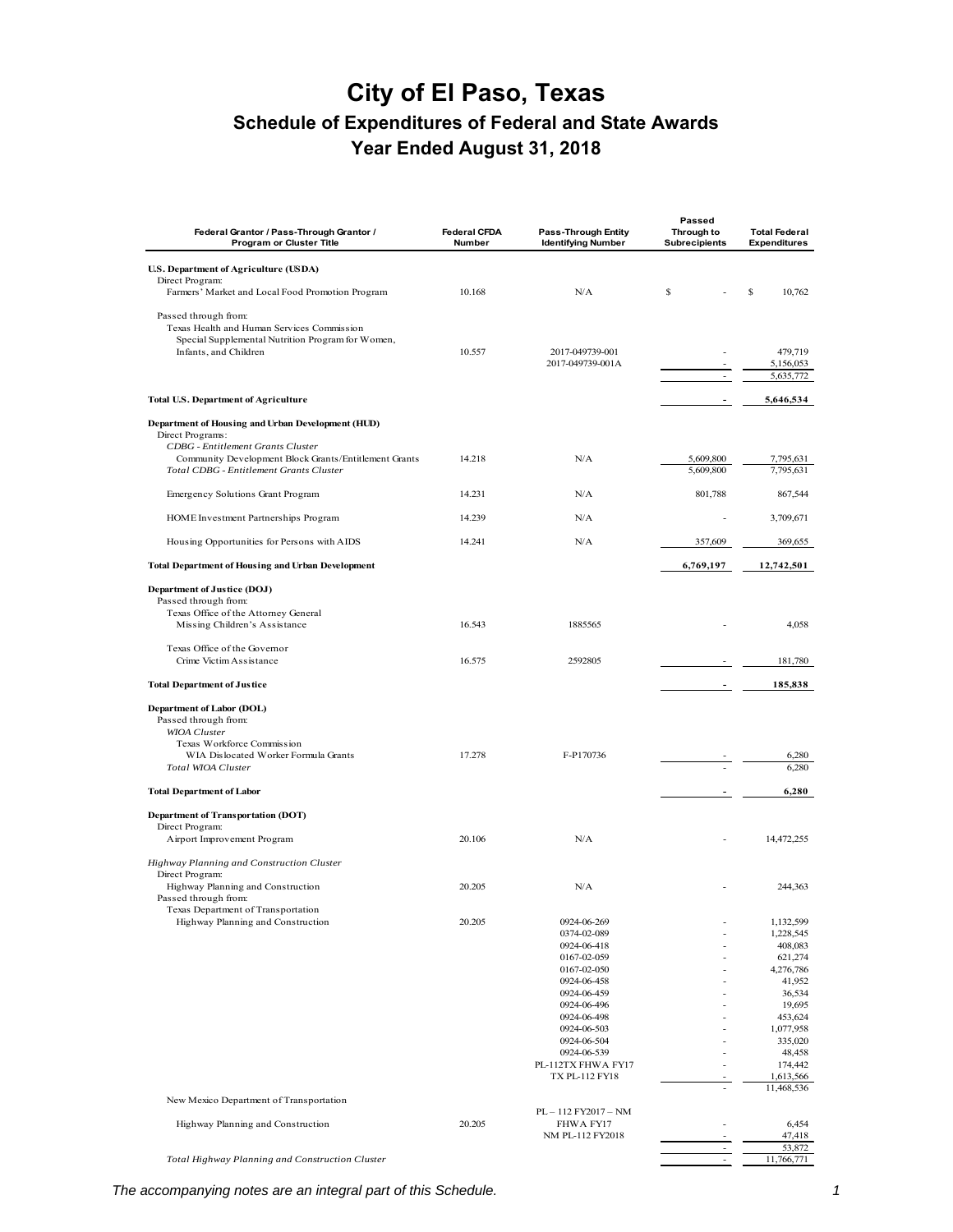| Federal Grantor / Pass-Through Grantor /<br><b>Program or Cluster Title</b> | <b>Federal CFDA</b><br>Number | <b>Pass-Through Entity</b><br><b>Identifying Number</b> | Passed<br>Through to<br><b>Subrecipients</b> | <b>Total Federal</b><br><b>Expenditures</b> |
|-----------------------------------------------------------------------------|-------------------------------|---------------------------------------------------------|----------------------------------------------|---------------------------------------------|
| Direct Programs:                                                            |                               |                                                         |                                              |                                             |
| <b>Federal Transit Cluster</b>                                              |                               |                                                         |                                              |                                             |
| Federal Transit - Capital Investment Grants                                 | 20.500                        | N/A                                                     | \$                                           | S<br>5.210.903                              |
| Federal Transit - Formula Grants                                            | 20.507                        | N/A                                                     |                                              | 14,780,290                                  |
| Bus and Bus Facilities Formula Program                                      | 20.526                        | N/A                                                     | $\overline{a}$                               | 1,460,669                                   |
| Total Federal Transit Cluster                                               |                               |                                                         |                                              | 21,451,862                                  |
| Transit Service Programs Cluster                                            |                               |                                                         |                                              |                                             |
| Enhanced Mobility of Seniors and Individuals with                           |                               |                                                         |                                              |                                             |
| Disabilities                                                                | 20.513                        | N/A                                                     | 1,229,711                                    | 1,269,172                                   |
| Job Access and Reverse Commute Program                                      | 20.516                        | N/A                                                     | 3,700                                        | 116,906                                     |
| <b>Total Transit Services Programs Cluster</b>                              |                               |                                                         | 1,233,411                                    | 1,386,078                                   |
| Clean Fuels                                                                 | 20.519                        | N/A                                                     |                                              | 75,646                                      |
| Alternatives Analysis                                                       | 20.522                        | N/A                                                     |                                              | 5,540,069                                   |
| Passed through from:                                                        |                               |                                                         |                                              |                                             |
| Texas Office of the Governor                                                |                               |                                                         |                                              |                                             |
| Highway Safety Cluster                                                      |                               |                                                         |                                              |                                             |
| State and Community Highway Safety                                          | 20.600                        | 2017-ElPas oPD-S-1YG-0004                               |                                              | 3,678                                       |
|                                                                             |                               | 2018-ElPas oPD-S-1YG-0004                               |                                              | 231,286                                     |
| Total Highway Safety Cluster                                                |                               |                                                         |                                              | 234,964                                     |
| Direct Program:                                                             |                               |                                                         |                                              |                                             |
| National Infrastructure Investments                                         | 20.933                        | N/A                                                     |                                              | 1,671,764                                   |
| <b>Total Department of Transportation</b>                                   |                               |                                                         | 1,233,411                                    | 56,599,409                                  |
| National Endowment for the Arts (NEA)                                       |                               |                                                         |                                              |                                             |
| Direct Program:                                                             |                               |                                                         |                                              |                                             |
| Promotion of the Arts - Grants to Organizations and                         |                               |                                                         |                                              |                                             |
| Individuals                                                                 | 45.024                        | N/A                                                     |                                              | 45,000                                      |
| Passed through from:                                                        |                               |                                                         |                                              |                                             |
| Texas Commission on the Arts                                                |                               |                                                         |                                              |                                             |
| Promotion of the Arts - Partnership Agreements                              | 45.025                        | 18.4229                                                 |                                              | 6,000                                       |
| <b>Total National Endowment for the Arts</b>                                |                               |                                                         |                                              | 51.000                                      |
| <b>Institute of Museum and Library Services</b>                             |                               |                                                         |                                              |                                             |
| Direct Programs:                                                            |                               |                                                         |                                              |                                             |
| Laura Bush 21st Century Librarian Program                                   | 45.313                        | N/A                                                     |                                              | 819                                         |
| Passed through from:                                                        |                               |                                                         |                                              |                                             |
| Texas State Library and Archives Commission (TSLAC)                         |                               |                                                         |                                              |                                             |
| Grants to States                                                            | 45.310                        | 475-18003                                               |                                              | 7,705                                       |
|                                                                             |                               | 475-18007                                               |                                              | 25,038                                      |
|                                                                             |                               | 475-18010                                               |                                              | 8,384                                       |
|                                                                             |                               | 475-18017                                               |                                              | 9,998                                       |
|                                                                             |                               | 723-18005                                               |                                              | 19,767                                      |
|                                                                             |                               |                                                         |                                              | 70,892                                      |
| <b>Total Institute of Museum and Library Services</b>                       |                               |                                                         |                                              | 71,711                                      |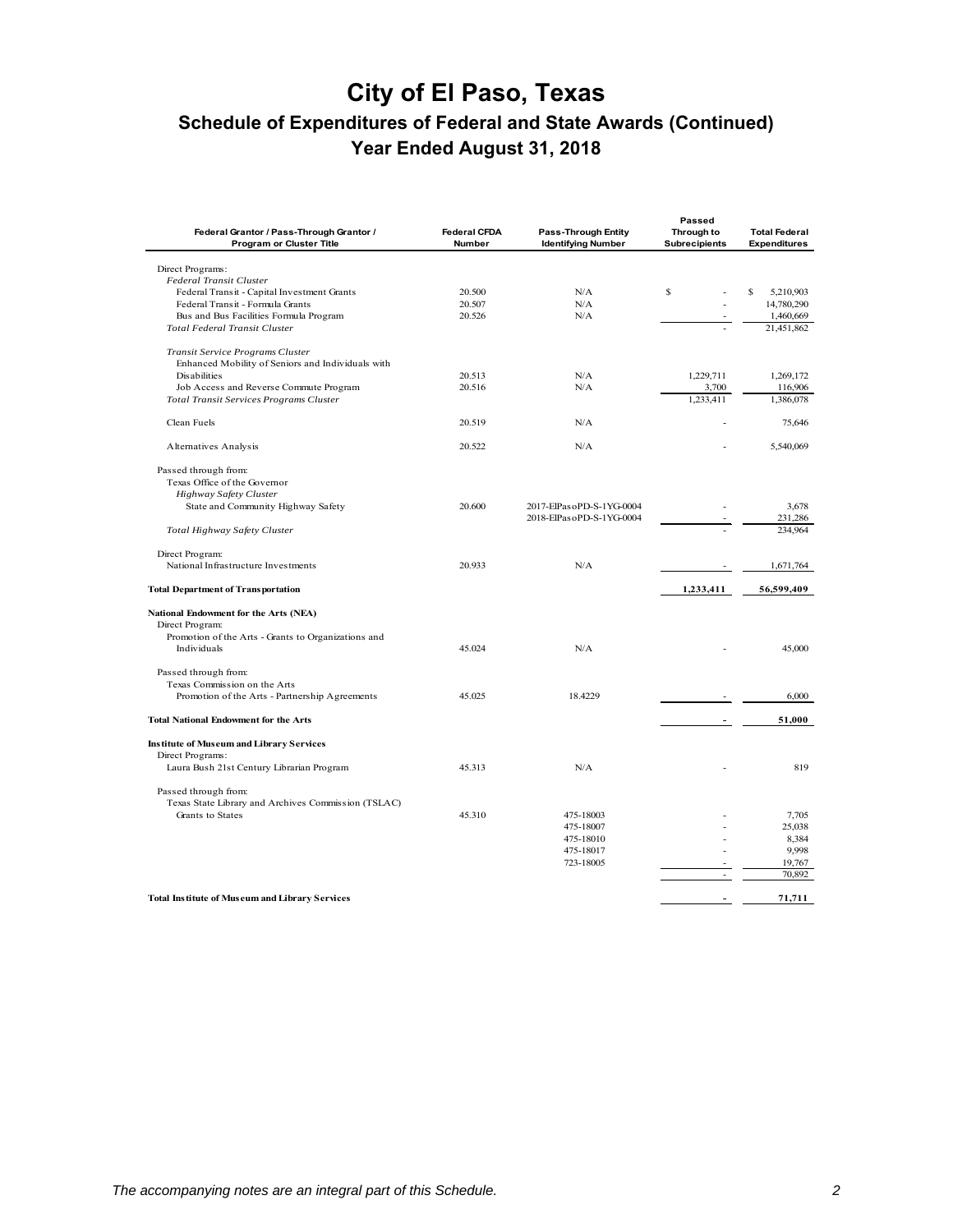| Federal Grantor / Pass-Through Grantor /<br>Program or Cluster Title                                              | <b>Federal CFDA</b><br><b>Number</b> | <b>Pass-Through Entity</b><br><b>Identifying Number</b> | Passed<br>Through to<br><b>Subrecipients</b> | <b>Total Federal</b><br><b>Expenditures</b> |
|-------------------------------------------------------------------------------------------------------------------|--------------------------------------|---------------------------------------------------------|----------------------------------------------|---------------------------------------------|
| <b>Environmental Protection Agency (EPA)</b>                                                                      |                                      |                                                         |                                              |                                             |
| Direct Programs:                                                                                                  |                                      |                                                         |                                              |                                             |
| Surveys, Studies, Research, Investigations, Demonstrations,                                                       |                                      |                                                         |                                              |                                             |
| and Special Purpose Activities Relating to the Clean Air                                                          | 66.034                               | N/A                                                     | S                                            | <sup>\$</sup><br>51,553                     |
| Performance Partnership Grants                                                                                    | 66.605                               | N/A                                                     |                                              | 138,920                                     |
| <b>Total Environmental Protection Agency</b>                                                                      |                                      |                                                         |                                              | 190,473                                     |
| <b>Department of Health and Human Services (HHS)</b><br>Passed through from:                                      |                                      |                                                         |                                              |                                             |
| Texas Department of Health and Human Services<br>Public Health Emergency Preparedness                             | 93.069                               | 537-18-0344-00001                                       |                                              | 72,665                                      |
| Environmental Public Health and Emergency Response                                                                | 93.070                               | 2015-CRCPD-03                                           |                                              | 18,917                                      |
| Hospital Preparedness Program (HPP) and Public Health<br>Emergency Preparedness (PHEP) Aligned Cooperative        |                                      |                                                         |                                              |                                             |
| Agreements                                                                                                        | 93.074                               | 537-18-0112-00001                                       |                                              | 209,199                                     |
|                                                                                                                   |                                      | 537-18-0126-00001                                       |                                              | 563,764<br>772,963                          |
|                                                                                                                   |                                      |                                                         |                                              |                                             |
| Project Grants and Cooperative Agreements for                                                                     |                                      |                                                         |                                              |                                             |
| Tuberculosis Control Programs                                                                                     | 93.116                               | 2016-001421-00                                          |                                              | 119,294                                     |
|                                                                                                                   |                                      | HHS000036000001                                         |                                              | 211,347<br>330,641                          |
|                                                                                                                   |                                      |                                                         |                                              |                                             |
| Immunization Cooperative Agreements                                                                               | 93.268                               | 537-18-0055-00001                                       |                                              | 961,282                                     |
| Epidemiology and Laboratory Capacity for Infectious                                                               |                                      |                                                         |                                              |                                             |
| Diseases (ELC)                                                                                                    | 93.323                               | 537-17-0384-00001                                       |                                              | 115,032                                     |
|                                                                                                                   |                                      | 537-18-0344-00001                                       |                                              | 171,479<br>286,511                          |
|                                                                                                                   |                                      |                                                         |                                              |                                             |
| Building Capacity of the Public Health System to<br>Improve Population Health through National, Non-Profit        |                                      |                                                         |                                              |                                             |
| Organizations-financed in part by Prevention and                                                                  |                                      |                                                         |                                              |                                             |
| Public Health Funds (PPHF)                                                                                        | 93.524                               | 2012-111203                                             |                                              | 1,142                                       |
|                                                                                                                   |                                      |                                                         |                                              |                                             |
| Preventive Health and Health Services Block Grant funded<br>solely with Prevention and Public Health Funds (PPHF) | 93.758                               | 537-18-0215-00001                                       |                                              | 151,288                                     |
| HIV Prevention Activities - Health Department Based                                                               | 93.940                               | 2016-001335-01                                          |                                              | 88,740                                      |
|                                                                                                                   |                                      | 2016-001335B                                            |                                              | 166,089                                     |
|                                                                                                                   |                                      | 2016-001338-07                                          |                                              | 278,066                                     |
|                                                                                                                   |                                      |                                                         |                                              | 532,895                                     |
| Preventive Health and Health Services Block Grant                                                                 | 93.991                               | 2016-003907-01                                          |                                              | 3,705                                       |
|                                                                                                                   |                                      | 2016-003907B                                            |                                              | 33,591                                      |
|                                                                                                                   |                                      |                                                         |                                              | 37,296                                      |
| Maternal and Child Health Services Block Grant to                                                                 |                                      |                                                         |                                              |                                             |
| the States                                                                                                        | 93.994                               | 2012-039349                                             |                                              | 24,234                                      |
|                                                                                                                   |                                      | 2014-044589-001                                         |                                              | 138                                         |
|                                                                                                                   |                                      | 2015-046359-001                                         |                                              | 17,853                                      |
|                                                                                                                   |                                      | 2016-003924-00<br>2016-003924-01                        |                                              | 1,495<br>2,572                              |
|                                                                                                                   |                                      | 2016-003924-02                                          |                                              | 236,837                                     |
|                                                                                                                   |                                      | HHS000059200001                                         |                                              | 85,769                                      |
|                                                                                                                   |                                      |                                                         |                                              | 368,898                                     |
| <b>Total Department of Health and Human Services</b>                                                              |                                      |                                                         |                                              | 3.534.498                                   |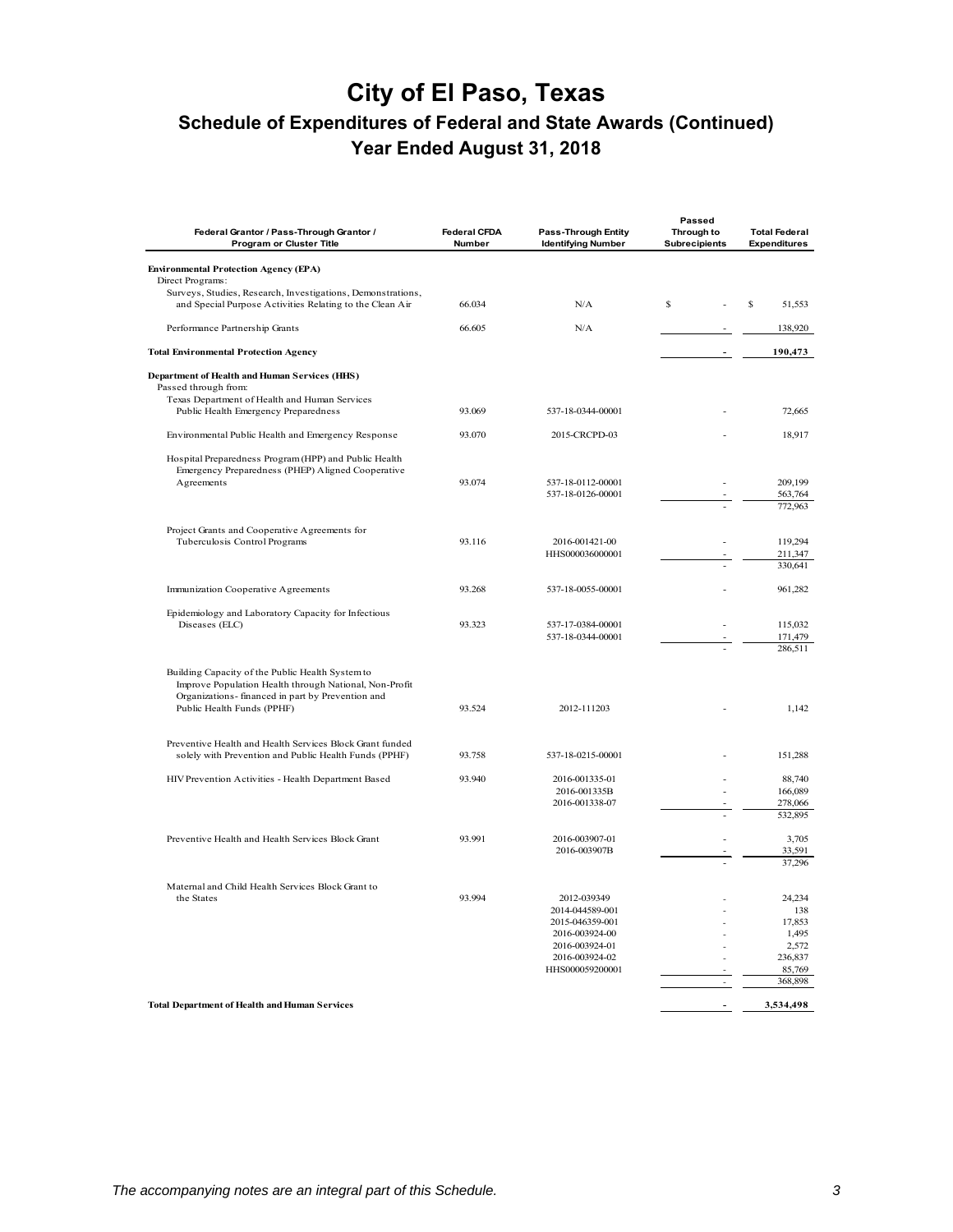| Federal Grantor / Pass-Through Grantor /<br><b>Program or Cluster Title</b> | <b>Federal CFDA</b><br>Number | <b>Pass-Through Entity</b><br><b>Identifying Number</b> | Passed<br>Through to<br><b>Subrecipients</b> | <b>Total Federal</b><br><b>Expenditures</b> |
|-----------------------------------------------------------------------------|-------------------------------|---------------------------------------------------------|----------------------------------------------|---------------------------------------------|
| <b>Corporation for National and Community Service (CNCS)</b>                |                               |                                                         |                                              |                                             |
| Direct Program:                                                             |                               |                                                         |                                              |                                             |
| Retired and Senior Volunteer Program                                        | 94.002                        | N/A                                                     | \$                                           | \$<br>70,959                                |
| Passed through from:                                                        |                               |                                                         |                                              |                                             |
| Texas Department of Aging and Disability Services                           |                               |                                                         |                                              |                                             |
| Retired and Senior Volunteer Program                                        | 94.002                        | 17SRWTX023                                              |                                              | 32,471                                      |
| Total Retired and Senior Volunteer Program                                  |                               |                                                         |                                              | 103,430                                     |
| Foster Grandparent/Senior Companion Cluster                                 |                               |                                                         |                                              |                                             |
| Direct Program:                                                             |                               |                                                         |                                              |                                             |
| Foster Grandparent Program                                                  | 94.011                        | N/A                                                     |                                              | 465,446                                     |
| Passed through from:                                                        |                               |                                                         |                                              |                                             |
| Texas Department of Health and Human Services                               |                               |                                                         |                                              |                                             |
| Foster Grandparent Program                                                  | 94.011                        | 17SFWTX004                                              |                                              | 5,000                                       |
| Total Foster Grandparent/Senior Companion Cluster                           |                               |                                                         | $\overline{\phantom{a}}$                     | 470,446                                     |
| <b>Total Corporation for National and Community Service</b>                 |                               |                                                         |                                              | 573,876                                     |
| <b>Executive Office of the President</b>                                    |                               |                                                         |                                              |                                             |
| Direct Program:                                                             |                               |                                                         |                                              |                                             |
| High Intensity Drug Trafficking Areas Program                               | 95.001                        | N/A                                                     |                                              | 2,283,243                                   |
| <b>Total Executive Office of the President</b>                              |                               |                                                         |                                              | 2,283,243                                   |
| <b>Department of Homeland Security (DHS)</b>                                |                               |                                                         |                                              |                                             |
| Direct Programs:                                                            |                               |                                                         |                                              |                                             |
| Emergency Management Performance Grants                                     | 97.042                        | N/A                                                     |                                              | 391,030                                     |
| Assistance to Firefighters Grant                                            | 97.044                        | N/A                                                     |                                              | 880,592                                     |
|                                                                             |                               |                                                         |                                              |                                             |
| Passed through from:                                                        |                               |                                                         |                                              |                                             |
| Texas Office of the Governor                                                | 97.067                        | 2950601                                                 |                                              | 437                                         |
| Homeland Security Grant Program                                             |                               | 2950702                                                 |                                              | 199,486                                     |
|                                                                             |                               | 2950703                                                 | ÷                                            | 185,707                                     |
|                                                                             |                               | 2951002                                                 |                                              | 1,171                                       |
|                                                                             |                               | 2951003                                                 |                                              | 50,225                                      |
|                                                                             |                               | 2951102                                                 |                                              | 585                                         |
|                                                                             |                               | 2951103                                                 |                                              | 6,558                                       |
|                                                                             |                               | 3007102                                                 |                                              | 986,060                                     |
|                                                                             |                               | 3221401                                                 |                                              | 45,091                                      |
|                                                                             |                               | 3311801                                                 | L.                                           | 309,721                                     |
|                                                                             |                               | 3458801                                                 |                                              | 65,937                                      |
|                                                                             |                               | 3007103                                                 |                                              | 233,841                                     |
|                                                                             |                               | 3309001                                                 |                                              | 40,426                                      |
|                                                                             |                               |                                                         |                                              | 2,125,245                                   |
| Direct Program:<br>Homeland Security Biowatch Program                       | 97.091                        | N/A                                                     |                                              | 154,508                                     |
| <b>Total Department of Homeland Security</b>                                |                               |                                                         |                                              | 3,551,375                                   |
|                                                                             |                               |                                                         |                                              |                                             |
| <b>Total Federal Awards Expended</b>                                        |                               |                                                         | \$8,002,608                                  | \$85,436,738                                |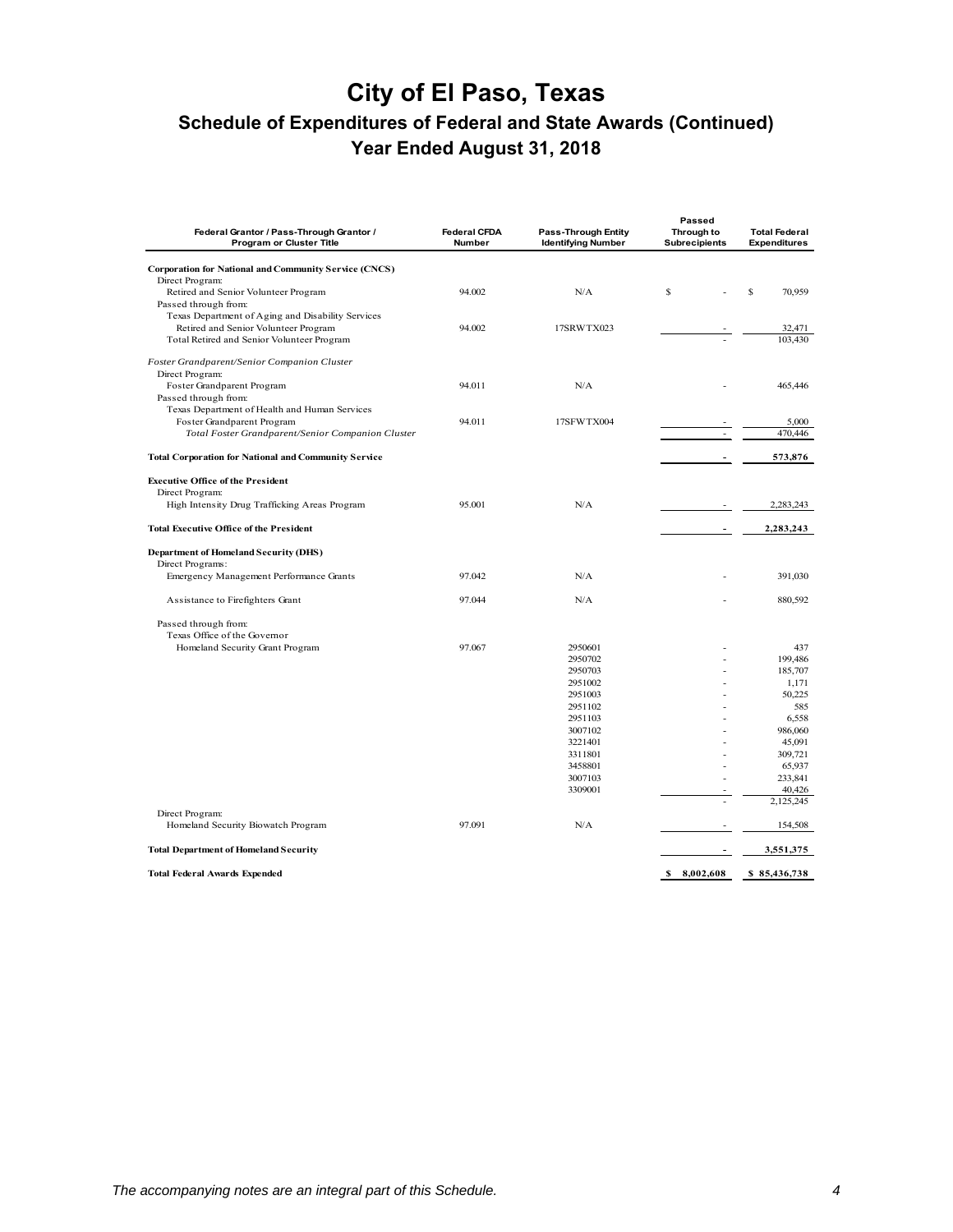| <b>State Granting Agency/Grant Program</b>               | <b>Grant</b> or<br><b>Identifying Number</b> | <b>Total State</b><br><b>Expenditures</b> |
|----------------------------------------------------------|----------------------------------------------|-------------------------------------------|
| <b>Texas Department of State Health Services</b>         |                                              |                                           |
| Division of Prevention and Preparedness                  |                                              |                                           |
| Infectious Disease Control                               | 537-18-0325-00001                            | \$<br>138,816                             |
|                                                          | 537-18-0335-00001                            | 4,506                                     |
|                                                          |                                              | 143,322                                   |
| Tuberculosis Prevention and Control                      | 537-18-0029-00001                            | 462,737                                   |
| 211 Area Info Center                                     | 529-16-0006-00001E                           | 226,145                                   |
|                                                          | 529-16-0006-00001F                           | 32,853                                    |
|                                                          |                                              | 258,998                                   |
| HIV Screening/Survey Program                             | 2014-001338-00                               | 294                                       |
|                                                          | 2016-001092                                  | 1,153                                     |
|                                                          | 2016-001338-02                               | 155,524                                   |
|                                                          | 2016-001429-01                               | 18,646                                    |
|                                                          | 2016-001429B                                 | 38,904                                    |
|                                                          |                                              | 214,521                                   |
| <b>Total Texas Department of State Health Services</b>   |                                              | 1,079,578                                 |
| <b>Texas Commission on the Arts (TCA)</b>                |                                              |                                           |
| <b>TCA Arts Create</b>                                   | 18-4229                                      | 7,000                                     |
| TCA Chalk the Block                                      | 18-42461                                     | 4,000                                     |
| TCA Arts Respond Project                                 | 18-42224                                     | 12,000                                    |
| <b>Total Texas Commission on the Arts</b>                |                                              | 23,000                                    |
| <b>Texas Department of Housing and Community Affairs</b> |                                              |                                           |
| Homeless Housing and Services Program (HHSP)             | 63170002529                                  | 15,630                                    |
|                                                          | 63180002758                                  | 438,778                                   |
| <b>Total Department of Housing and Community Affairs</b> |                                              | 454,408                                   |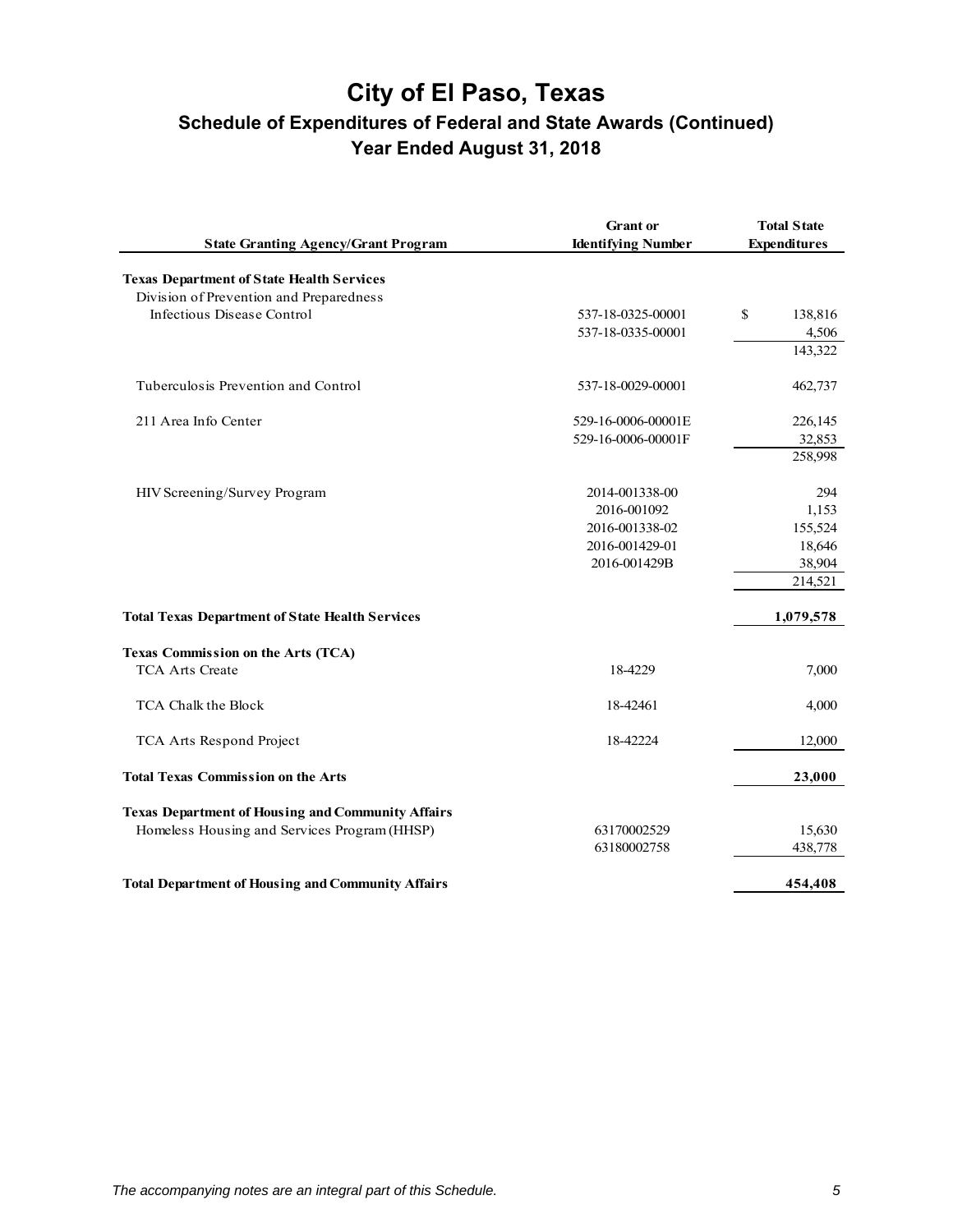| <b>State Granting Agency/Grant Program</b>             | <b>Grant</b> or<br><b>Identifying Number</b> | <b>Total State</b><br><b>Expenditures</b> |
|--------------------------------------------------------|----------------------------------------------|-------------------------------------------|
|                                                        |                                              |                                           |
| <b>Texas Parks and Wildlife</b>                        |                                              |                                           |
| Futureland Park Project                                | 55-000024                                    | \$<br>25,960                              |
| Parks Trailblazers Program                             | 52-000635                                    | 14,212                                    |
| <b>Total Texas Parks and Wildlife</b>                  |                                              | 40,172                                    |
| <b>Texas Department of Motor Vehicles</b>              |                                              |                                           |
| Auto Burglary and Theft Prevention Program             | 608-18-0710200                               | 929,454                                   |
| <b>El Paso County</b>                                  |                                              |                                           |
| Juvenile Offender                                      | CS 2017-0476                                 | 38,060                                    |
| <b>Texas Commission on Environmental Quality</b>       |                                              |                                           |
| Program Rider 7 - Reduce Ozone                         | 582-16-60183                                 | 314,891                                   |
| Air Pollution Control Program Support                  | 582-15-50122                                 | 298,376                                   |
| <b>Total Texas Commission on Environmental Quality</b> |                                              | 613,267                                   |
| <b>Texas Office of the Governor</b>                    |                                              |                                           |
| Local Border Security Program                          | 2998203                                      | 356,002                                   |
| Texas Anti-Gang (TAG) Program                          | 3060701                                      | 449,060                                   |
|                                                        | 3060702                                      | 706,372                                   |
|                                                        |                                              | 1,155,432                                 |
| <b>Total Texas Office of the Governor</b>              |                                              | 1,511,434                                 |
|                                                        |                                              |                                           |
| <b>Humanities Texas</b>                                |                                              |                                           |
| Community Project - Lecture Series                     | 2017-5217                                    | 1,924                                     |
| <b>Total State Awards Expended</b>                     |                                              | 4,691,297                                 |
| <b>Total Federal and State Awards Expended</b>         |                                              | 90,128,035<br>S                           |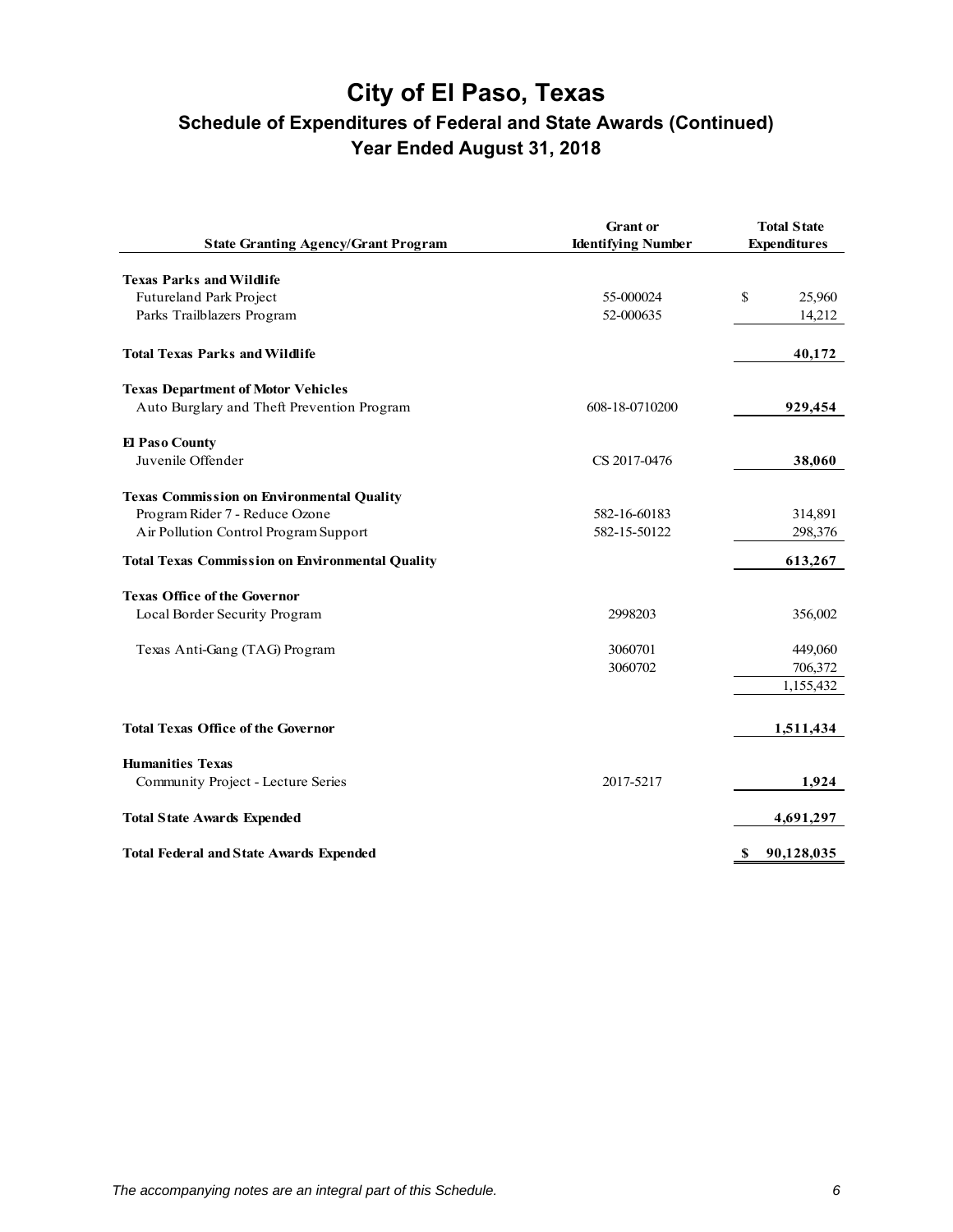# **City of El Paso, Texas Notes to the Schedule of Expenditures of Federal and State Awards Year Ended August 31, 2018**

### *Notes to Schedule*

1. The accompanying schedule of expenditures of federal and state awards includes the federal and state award activity of the primary government of the City of El Paso, Texas (City). The City's reporting entity is defined in *Note 1* in the City's basic financial statements for the year ended August 31, 2018.

The information in this Schedule is presented in accordance with the requirements of Title 2 U.S. *Code of Federal Regulations* Part 200, *Uniform Administrative Requirements, Cost Principles, and Audit Requirements for Federal Awards* (Uniform Guidance) and the State of Texas *Uniform Grant Management Standards* issued by the Texas Comptroller of Public Accounts. Because the Schedule presents only a selected portion of the operations of the City, it is not intended to and does not present the financial position, changes in net position or cash flows of the City.

The City's basic financial statements include the operations of El Paso Water Utilities – Public Service Board (EPWU), a discretely presented component unit of the City, which received \$2,202,247 in federal awards, which are not included in the City's schedule of expenditures of federal awards for the year ended August 31, 2018.

- 2. Expenditures reported on the Schedule are recognized on the modified accrual basis when they become a demand on current available federal resources and eligibility requirements are met, or on the accrual basis at the time liabilities are incurred and all eligibility requirements are met, depending on the basis of accounting used by the respective fund. Such expenditures are recognized following, as applicable, the cost principles in OMB A-87*, Cost Principles for State, Local, and Indian Tribal Governments*, the cost principles contained in Title 2 U.S. *Code of Federal Regulations* Part 200, *Uniform Administrative Requirements, Cost Principles, and Audit Requirements for Federal Awards*, or the cost principles contained in the State of Texas *Uniform Grant Management Standards*, wherein certain types of expenditures are not allowable or are limited as to reimbursement. Negative amounts, if any, shown on these schedules represent adjustments or credits made in the normal course of business to amounts reported as expenditures in prior years. The City has elected not to use the 10 percent de minimis indirect cost rate allowed under the Uniform Guidance.
- 3. The federal loan programs listed subsequently are administered directly by the City and balances and transactions relating to these programs are included in the City's basic financial statements. Loans outstanding at the beginning of the year are not included in the federal expenditures presented in the Schedule, since there are no continuing compliance requirements other than required loan payments. New loans made during the year are included in the federal expenditures presented in the Schedule. The balance of loans outstanding at August 31, 2018, consists of:

| <b>CFDA Number</b> | <b>Program Name</b>                                                                           |   | Outstanding<br><b>Balance at</b><br><b>August 31, 2018</b> |
|--------------------|-----------------------------------------------------------------------------------------------|---|------------------------------------------------------------|
| 14.218<br>14.239   | Community Development Block Grants/Entitlement Grants<br>HOME Investment Partnerships Program | S | 11,649,521<br>48,531,908                                   |
|                    | Total revolving loans                                                                         |   | 60,181,429                                                 |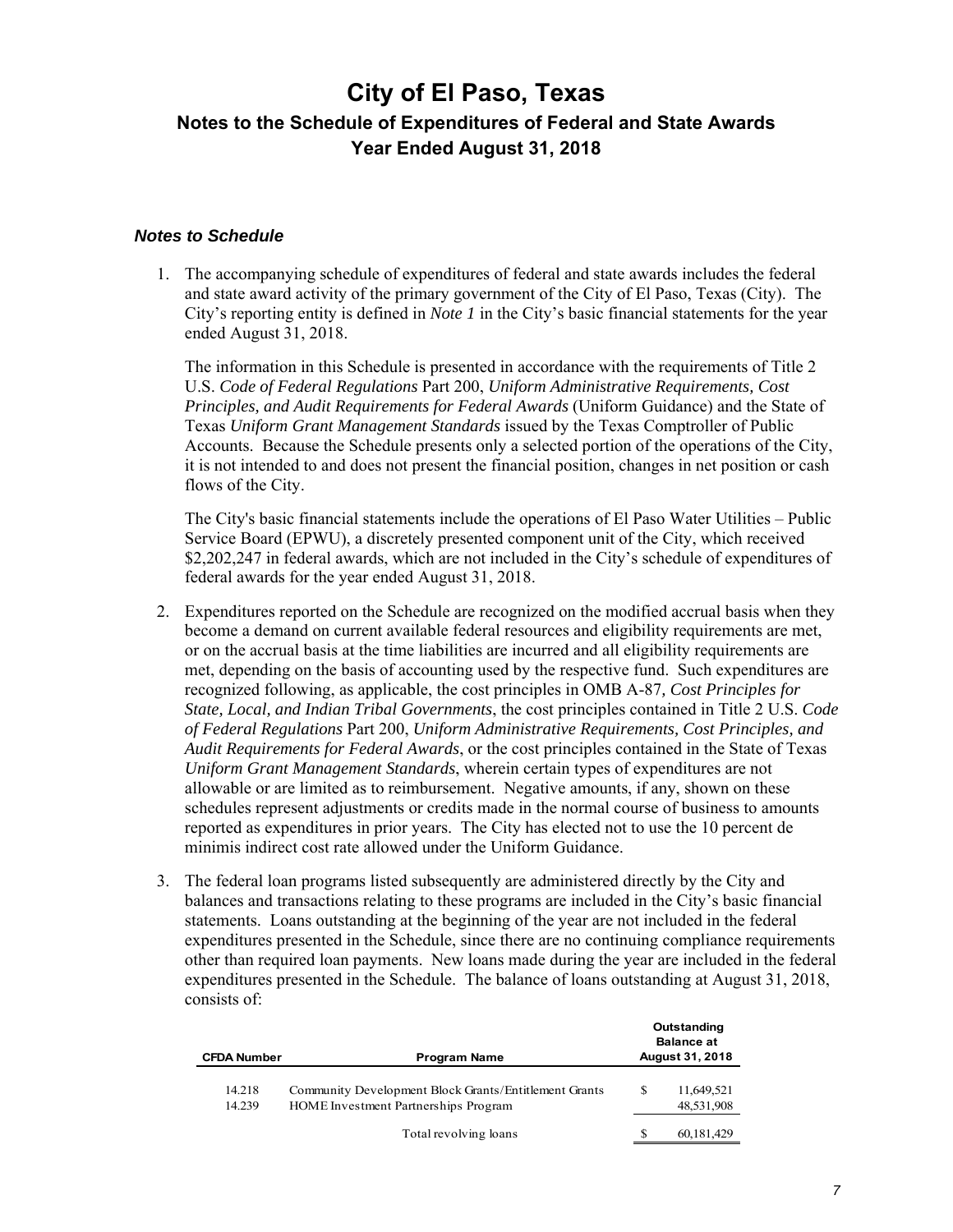

### **Report on Internal Control Over Financial Reporting and on Compliance and Other Matters Based on an Audit of Financial Statements Performed in Accordance with** *Government Auditing Standards*

### **Independent Auditor's Report**

The Honorable Mayor and Members of the City Council City of El Paso, Texas El Paso, Texas

We have audited, in accordance with auditing standards generally accepted in the United States of America and the standards applicable to financial audits contained in *Government Auditing Standards*, issued by the Comptroller General of the United States, the financial statements of the governmental activities, the business-type activities, the aggregate discretely presented component units, each major fund and the aggregate remaining fund information of the City of El Paso, Texas (City), as of and for the year ended August 31, 2018, and the related notes to the financial statements, which collectively comprise the City's basic financial statements, and have issued our report thereon dated February 26, 2019, which contained an emphasis of matter paragraph regarding a change in accounting principle and a reference to the reports of other auditors. Our report includes a reference to other auditors who audited the financial statements of the El Paso Water Utilities – Public Service Board, a discretely presented component unit of the City, and the El Paso City Firemen and Policemen's Pension Fund, a pension trust fund included in the aggregate remaining fund information, as described in our report on the City's financial statements. This report does not include the results of the other auditor's testing of internal control over financial reporting or compliance and other matters that are reported on separately by those auditors.

### *Internal Control Over Financial Reporting*

In planning and performing our audit of the financial statements, we considered the City's internal control over financial reporting (internal control) to determine the audit procedures that are appropriate in the circumstances for the purpose of expressing our opinions on the financial statements, but not for the purpose of expressing an opinion on the effectiveness of the City's internal control. Accordingly, we do not express an opinion on the effectiveness of the City's internal control.

A *deficiency in internal control* exists when the design or operation of a control does not allow management or employees, in the normal course of performing their assigned functions, to prevent or detect and correct misstatements on a timely basis. A *material weakness* is a deficiency, or a combination of deficiencies, in internal control, such that there is a reasonable possibility that a material misstatement of the entity's financial statements will not be prevented, or detected and corrected, on a timely basis. A *significant deficiency* is a deficiency, or a combination of deficiencies, in internal control that is less severe than a material weakness, yet important enough to merit attention by those charged with governance.

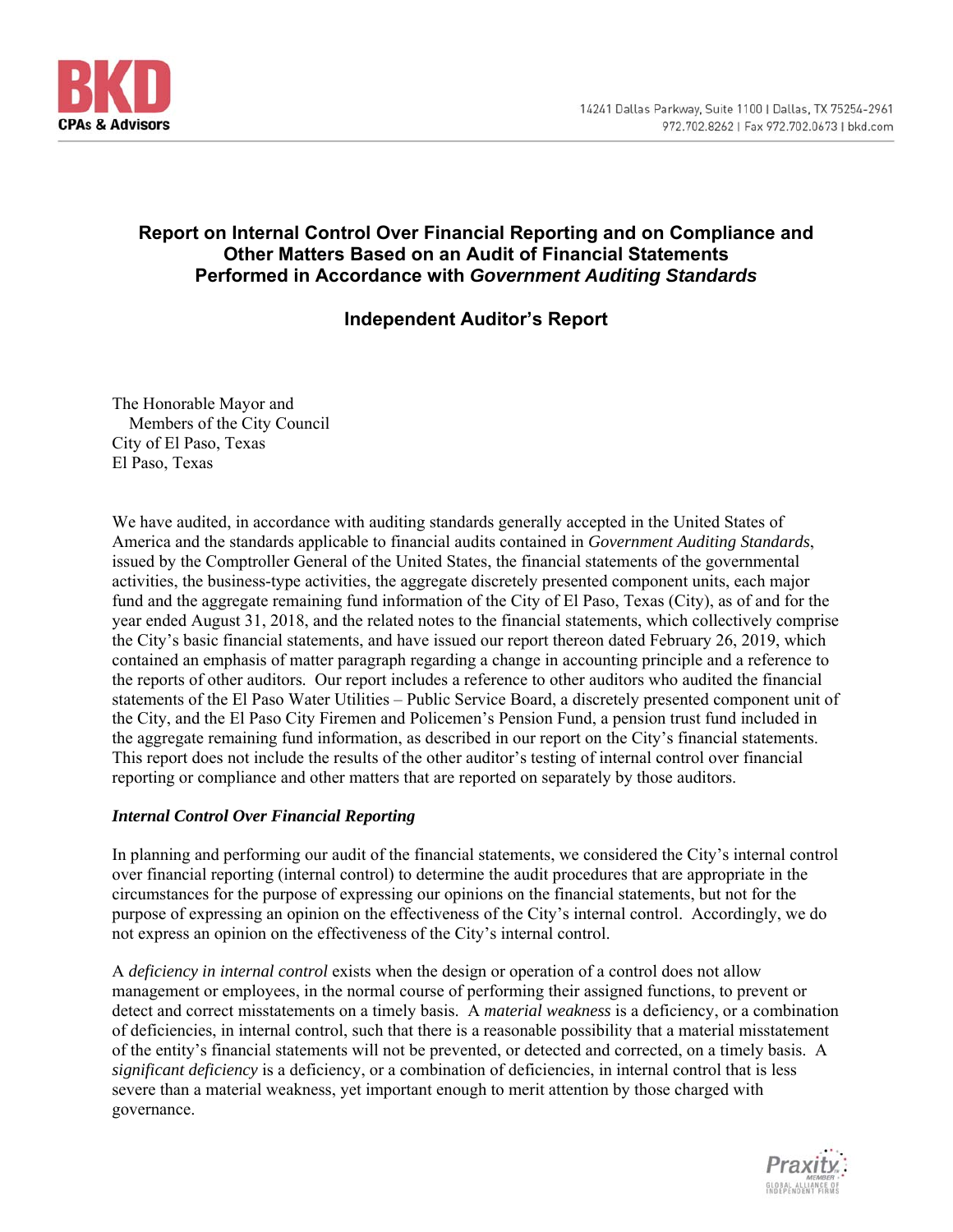The Honorable Mayor and Members of the City Council City of El Paso, Texas Page 9

Our consideration of internal control was for the limited purpose described in the first paragraph of this section and was not designed to identify all deficiencies in internal control that might be material weaknesses or significant deficiencies. Given these limitations, during our audit we did not identify any deficiencies in internal control that we consider to be material weaknesses. However, material weaknesses may exist that have not been identified.

### *Compliance and Other Matters*

As part of obtaining reasonable assurance about whether the City's financial statements are free of material misstatement, we performed tests of its compliance with certain provisions of laws, regulations, contracts and grant agreements, noncompliance with which could have a direct and material effect on the determination of financial statement amounts. However, providing an opinion on compliance with those provisions was not an objective of our audit, and, accordingly, we do not express such an opinion. The results of our tests disclosed no instances of noncompliance or other matters that are required to be reported under *Government Auditing Standards*.

#### *Purpose of this Report*

The purpose of this report is solely to describe the scope of our testing of internal control and compliance and the results of that testing, and not to provide an opinion on the effectiveness of the entity's internal control or on compliance. This report is an integral part of an audit performed in accordance with *Government Auditing Standards* in considering the entity's internal control and compliance. Accordingly, this communication is not suitable for any other purpose.

**BKD,LLP** 

Dallas, Texas February 26, 2019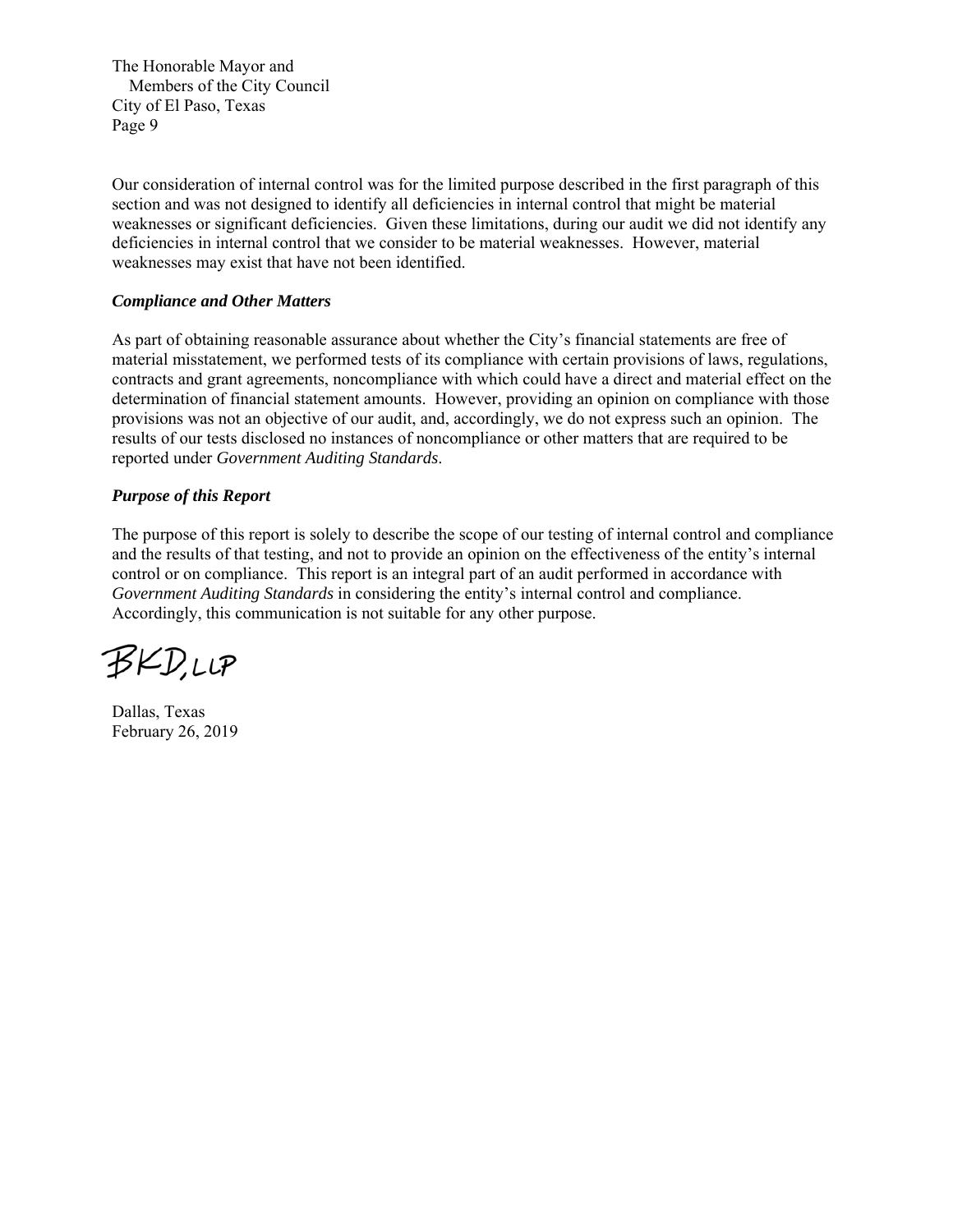

### **Report on Compliance for Each Major Federal and State Program; Report on Internal Control Over Compliance; and Report on Schedule of Expenditures of Federal and State Awards Required by the Uniform Guidance and the State of Texas** *Uniform Grant Management Standards*

### **Independent Auditor's Report**

The Honorable Mayor and Members of the City Council City of El Paso, Texas El Paso, Texas

### **Report on Compliance for Each Major Federal and State Program**

We have audited the City of El Paso, Texas's (City) compliance with the types of compliance requirements described in the *OMB Compliance Supplement* and State of Texas *Uniform Grant Management Standards* that could have a direct and material effect on each of the City's major federal and state programs for the year ended August 31, 2018. The City's major federal and state programs are identified in the summary of auditor's results section of the accompanying schedule of findings and questioned costs.

The City's basic financial statements include the operations of the El Paso Water Utilities – Public Service Board (EPWU), a discretely presented component unit of the City, which received \$2,202,247 in federal awards for the year ended February 28, 2018, which are not included in the Schedule during the year ended August 31, 2018. Our audit, described below, did not include the operations of EPWU because the component unit engaged other auditors to perform an audit in accordance with the Uniform Guidance.

### *Management's Responsibility*

Management is responsible for compliance with federal and state statutes, regulations and the terms and conditions of its federal and state awards applicable to its federal and state programs.

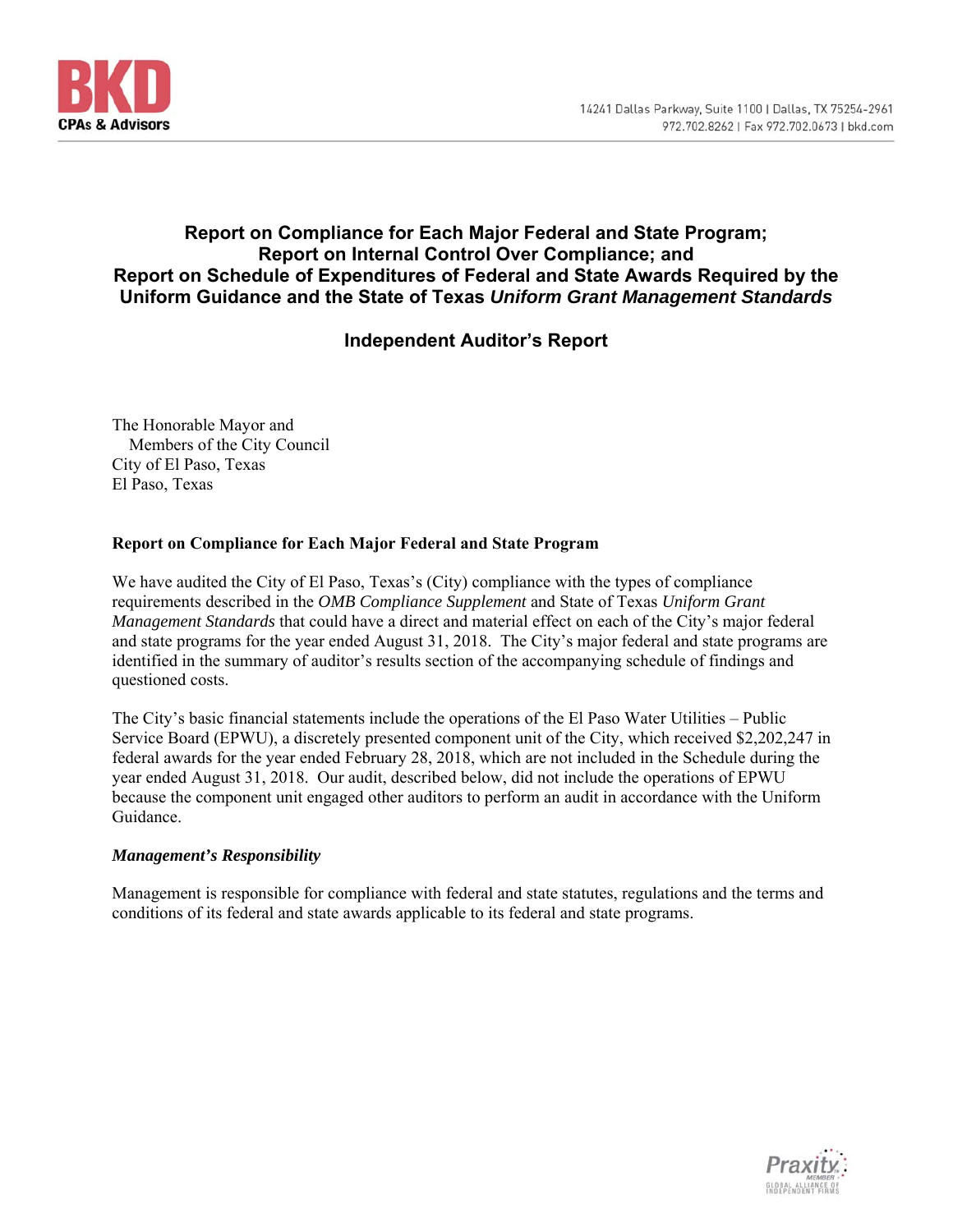The Honorable Mayor and Members of the City Council City of El Paso, Texas Page 11

### *Auditor's Responsibility*

Our responsibility is to express an opinion on compliance for each of the City's major federal and state programs based on our audit of the types of compliance requirements referred to above. We conducted our audit of compliance in accordance with auditing standards generally accepted in the United States of America; the standards applicable to financial audits contained in *Government Auditing Standards*, issued by the Comptroller General of the United States; the audit requirements of Title 2 U.S. *Code of Federal Regulations* Part 200, *Uniform Administrative Requirements, Cost Principles, and Audit Requirements for Federal Awards* (Uniform Guidance); and the State of Texas *Uniform Grant Management Standards,* issued by the Texas Comptroller of Public Accounts. Those standards, the Uniform Guidance and the State of Texas *Uniform Grant Management Standards* require that we plan and perform the audit to obtain reasonable assurance about whether noncompliance with the types of compliance requirements referred to above that could have a direct and material effect on a major federal or state program occurred. An audit includes examining, on a test basis, evidence about the City's compliance with those requirements and performing such other procedures as we considered necessary in the circumstances.

We believe that our audit provides a reasonable basis for our opinion on compliance for each major federal and state program. However, our audit does not provide a legal determination of the City's compliance.

### *Opinion on Each Major Federal and State Program*

In our opinion, the City complied, in all material respects, with the types of compliance requirements referred to above that could have a direct and material effect on each of its major federal and state programs for the year ended August 31, 2018.

### **Report on Internal Control Over Compliance**

Management of the City is responsible for establishing and maintaining effective internal control over compliance with the types of compliance requirements referred to above. In planning and performing our audit of compliance, we considered the City's internal control over compliance with the types of requirements that could have a direct and material effect on each major federal and state program to determine the auditing procedures that are appropriate in the circumstances for the purpose of expressing an opinion on compliance for each major federal and state program and to test and report on internal control over compliance in accordance with the Uniform Guidance and the State of Texas *Uniform Grant Management Standards*, but not for the purpose of expressing an opinion on the effectiveness of internal control over compliance. Accordingly, we do not express an opinion on the effectiveness of the City's internal control over compliance.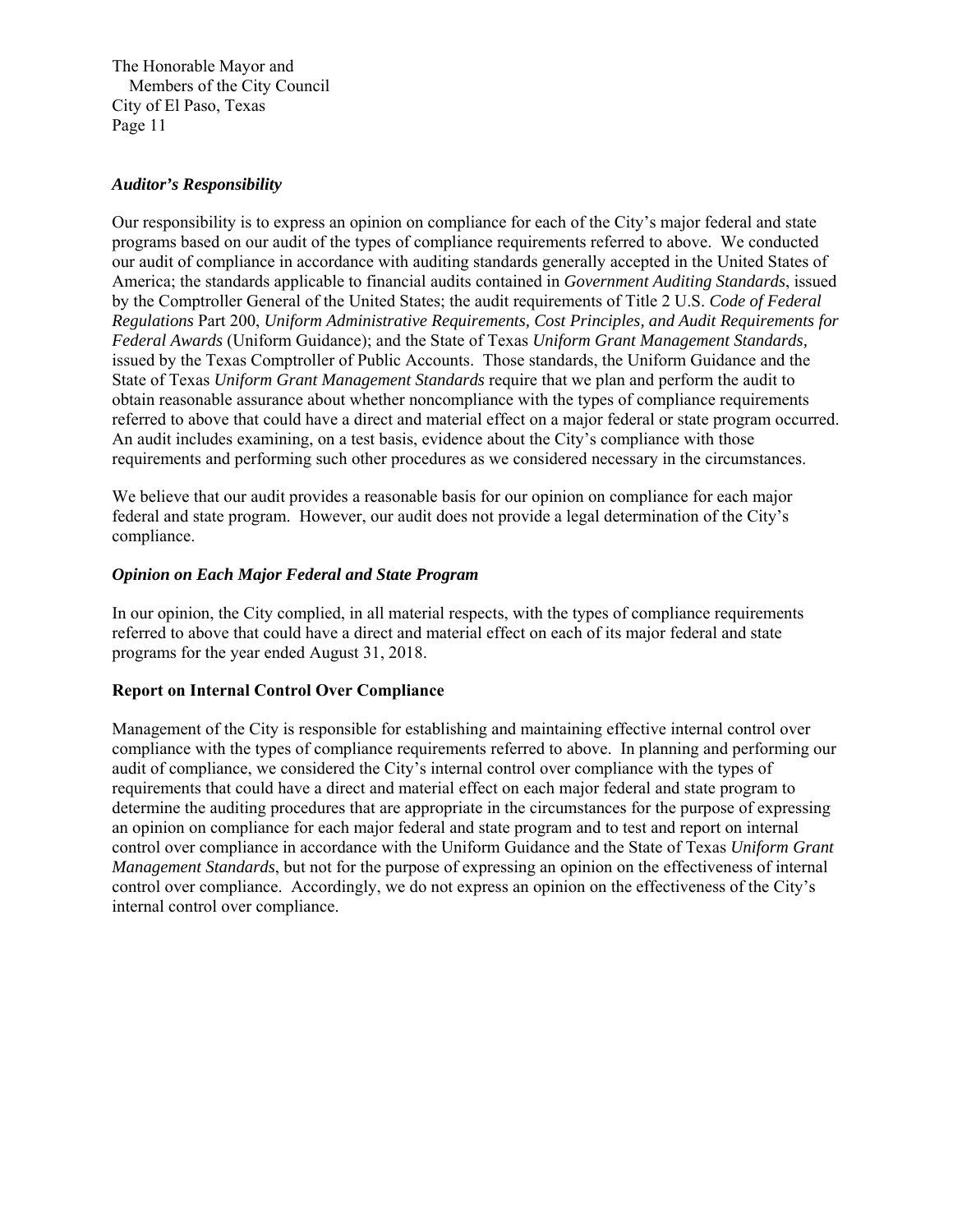The Honorable Mayor and Members of the City Council City of El Paso, Texas Page 12

A *deficiency in internal control over compliance* exists when the design or operation of a control over compliance does not allow management or employees, in the normal course of performing their assigned functions, to prevent, or detect and correct, noncompliance with a type of compliance requirement of a federal or state program on a timely basis. A *material weakness in internal control over compliance* is a deficiency, or combination of deficiencies, in internal control over compliance, such that there is a reasonable possibility that material noncompliance with a type of compliance requirement of a federal or state program will not be prevented, or detected and corrected, on a timely basis. A *significant deficiency in internal control over compliance* is a deficiency, or a combination of deficiencies, in internal control over compliance with a type of compliance requirement of a federal or state program that is less severe than a material weakness in internal control over compliance, yet important enough to merit attention by those charged with governance.

Our consideration of internal control over compliance was for the limited purpose described in the first paragraph of this section and was not designed to identify all deficiencies in internal control over compliance that might be material weaknesses or significant deficiencies. We did not identify any deficiencies in internal control over compliance that we consider to be material weaknesses. However, material weaknesses may exist that have not been identified.

The purpose of this report on internal control over compliance is solely to describe the scope of our testing of internal control over compliance and the results of that testing based on the requirements of the Uniform Guidance and the State of Texas *Uniform Grant Management Standards*. Accordingly, this report is not suitable for any other purpose.

### **Report on Schedule of Expenditures of Federal and State Awards Required by the Uniform Guidance and the State of Texas** *Uniform Grant Management Standards*

We have audited the financial statements of the governmental activities, the business-type activities, the aggregate discretely presented component units, each major fund and the aggregate remaining fund information of the City as of and for the year ended August 31, 2018, and the related notes to the financial statements, which collectively comprise the City's basic financial statements. We issued our report thereon dated February 26, 2019, which contained unmodified opinions on those financial statements, an emphasis of matter paragraph regarding a change in accounting principle and a reference to the reports of other auditors. Our audit was conducted for the purpose of forming opinions on the financial statements that collectively comprise the basic financial statements. The accompanying schedule of expenditures of federal and state awards is presented for purposes of additional analysis as required by the Uniform Guidance and the State of Texas *Uniform Grant Management Standards* and is not a required part of the basic financial statements. Such information is the responsibility of management and was derived from and relates directly to the underlying accounting and other records used to prepare the basic financial statements. The information has been subjected to the auditing procedures applied in the audit of the financial statements and certain additional procedures, including comparing and reconciling such information directly to the underlying accounting and other records used to prepare the basic financial statements or to the basic financial statements themselves, and other additional procedures in accordance with auditing standards generally accepted in the United States of America. In our opinion, the schedule of expenditures of federal and state awards is fairly stated in all material respects in relation to the basic financial statements as a whole.

BKD.LLP

Dallas, Texas February 26, 2019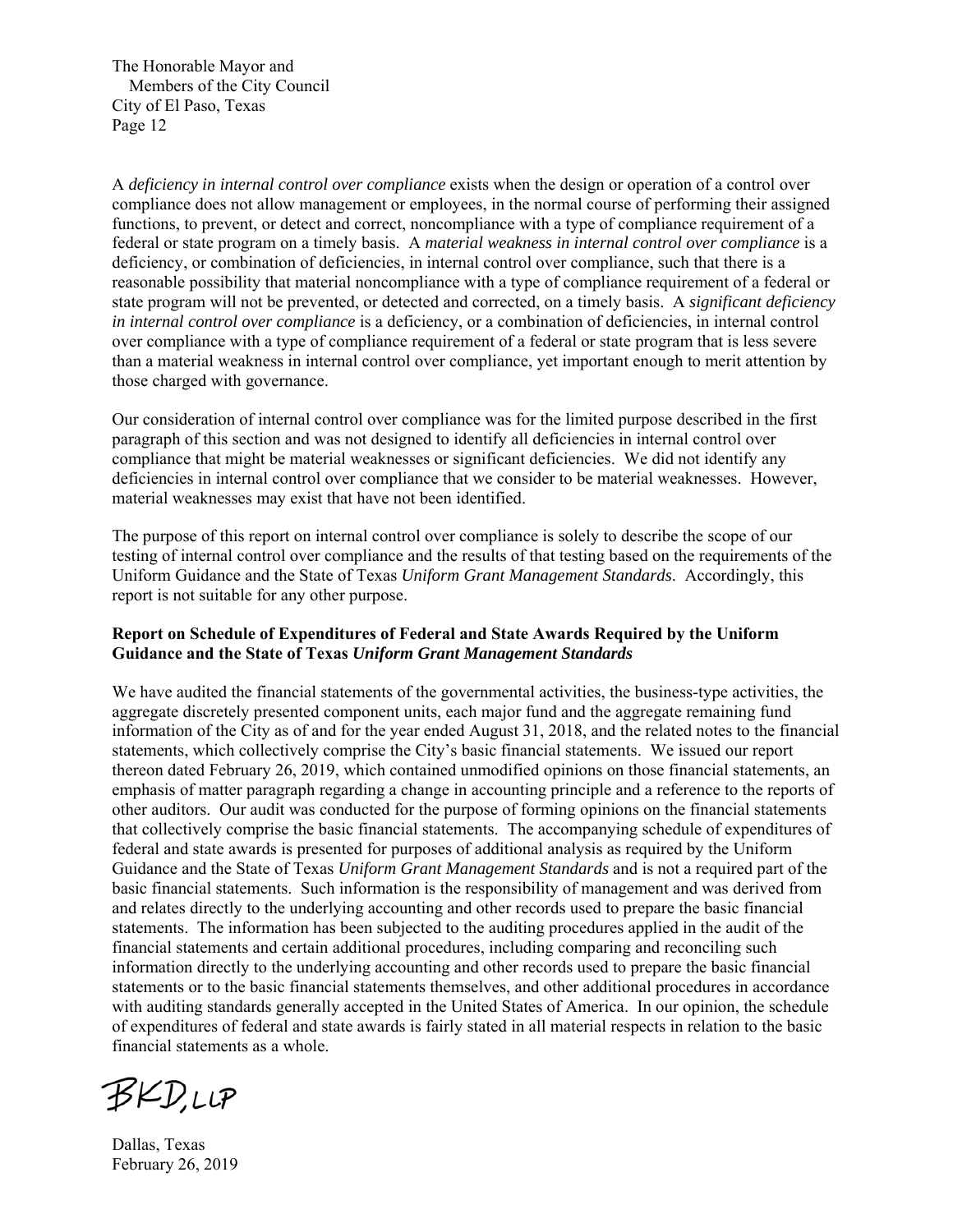# **City of El Paso, Texas Schedule of Findings and Questioned Costs Year Ended August 31, 2018**

### *Summary of Auditor's Results*

### *Financial Statements*

1. The type of report the auditor issued on whether the financial statements audited were prepared in accordance with accounting principles generally accepted in the United States of America (GAAP) was:

| $\boxtimes$ Unmodified | $\exists$ Oualified | Adverse | $\Box$ Disclaimer |  |
|------------------------|---------------------|---------|-------------------|--|
|                        |                     |         |                   |  |

2. The independent auditor's report on internal control over financial reporting disclosed:

| Significant deficiency(ies)? | $\Box$ Yes | $\boxtimes$ None reported |
|------------------------------|------------|---------------------------|
| Material weakness(es)?       | $\Box$ Yes | $\boxtimes$ No            |

3. Noncompliance considered material to the financial statements was disclosed by the audit?

| es | M i |
|----|-----|
|    | N٥  |

### *Federal Awards*

4. The independent auditor's report on internal control over compliance for major federal awards programs disclosed:

| Significant deficiency(ies)? | $ $ $ $ $Yes$        | $\boxtimes$ None reported |
|------------------------------|----------------------|---------------------------|
| Material weakness(es)?       | $\Box$ Yes $\Box$ No |                           |

5. The opinions expressed in the independent auditor's report on compliance for major federal awards were:

| $\boxtimes$ Unmodified<br>$\Box$ Disclaimer<br>$\Box$ Adverse<br>$\Box$ Qualified |  |
|-----------------------------------------------------------------------------------|--|
|-----------------------------------------------------------------------------------|--|

6. The audit disclosed findings required to be reported by 2 CFR 200.516(a)?

| M<br>r es |
|-----------|
|-----------|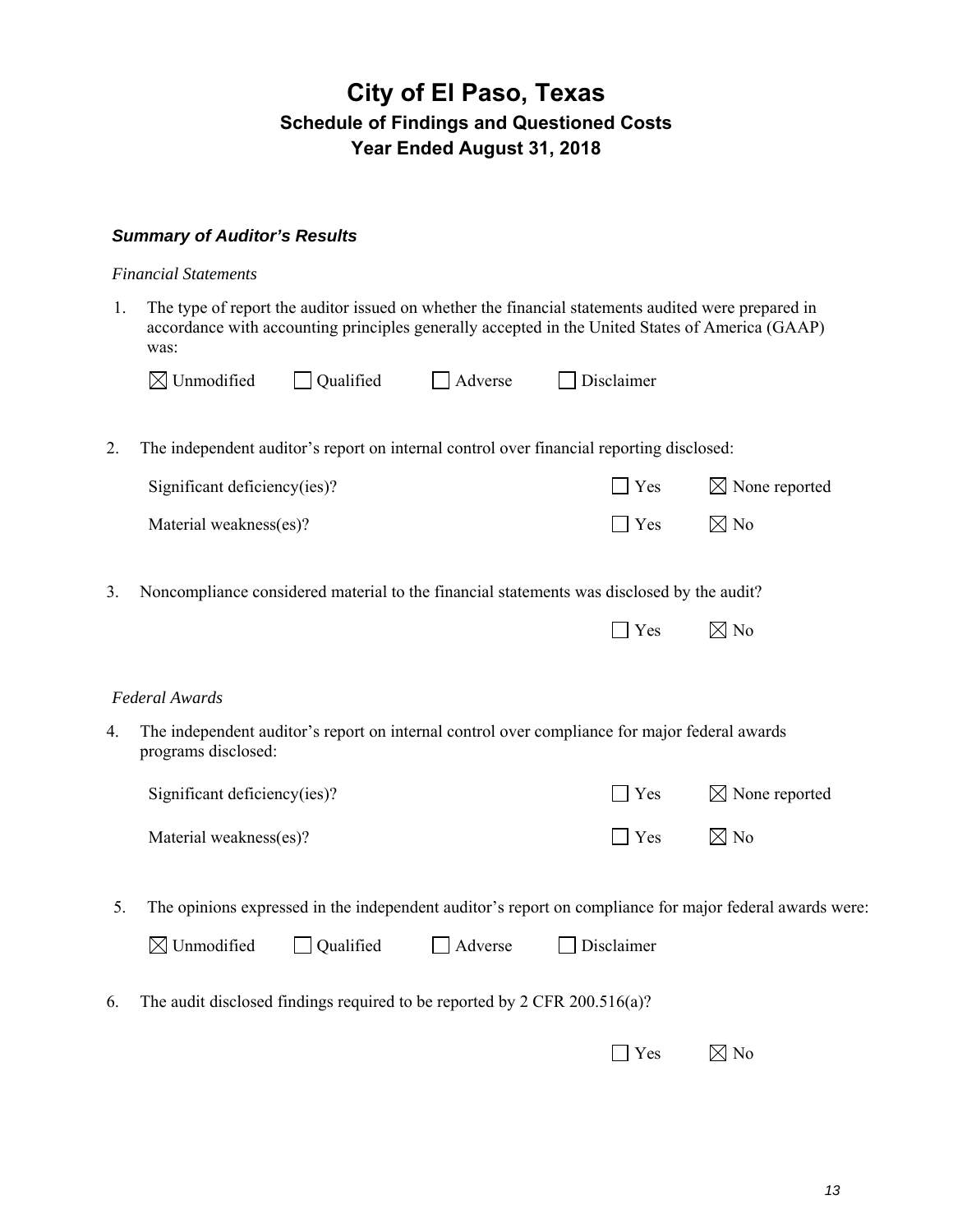# **City of El Paso, Texas Schedule of Findings and Questioned Costs (Continued) Year Ended August 31, 2018**

 $7$  The City's major federal

| $\sqrt{ }$ . | The City's major federal programs were:                                                                                            |                            |                           |  |  |
|--------------|------------------------------------------------------------------------------------------------------------------------------------|----------------------------|---------------------------|--|--|
|              | Cluster/Program                                                                                                                    | <b>CFDA Number</b>         |                           |  |  |
|              | Special Supplemental Nutrition Program for Women,<br>Infants, and Children<br>Airport Improvement Program<br>Alternatives Analysis | 10.557<br>20.106<br>20.522 |                           |  |  |
| 8.           | The threshold used to distinguish between Type A and Type B programs was \$2,563,102.                                              |                            |                           |  |  |
| 9.           | The City qualified as a low-risk auditee?                                                                                          | $\boxtimes$ Yes            | No                        |  |  |
|              | <b>State Awards</b>                                                                                                                |                            |                           |  |  |
|              | 10. The independent auditor's report on internal control over compliance for major state awards programs                           |                            |                           |  |  |
|              | Significant deficiency(ies)?                                                                                                       | Yes                        | $\boxtimes$ None reported |  |  |
|              | Material weakness(es)?                                                                                                             | Yes                        | $\boxtimes$ No            |  |  |
|              | 11. The opinions expressed in the independent auditor's report on compliance for major state awards<br>were:                       |                            |                           |  |  |
|              | $\boxtimes$ Unmodified<br>Qualified<br>Adverse                                                                                     | Disclaimer                 |                           |  |  |
|              | 12. The audit disclosed findings required to be reported by the State of Texas Uniform Grant Management<br>Standards:              |                            |                           |  |  |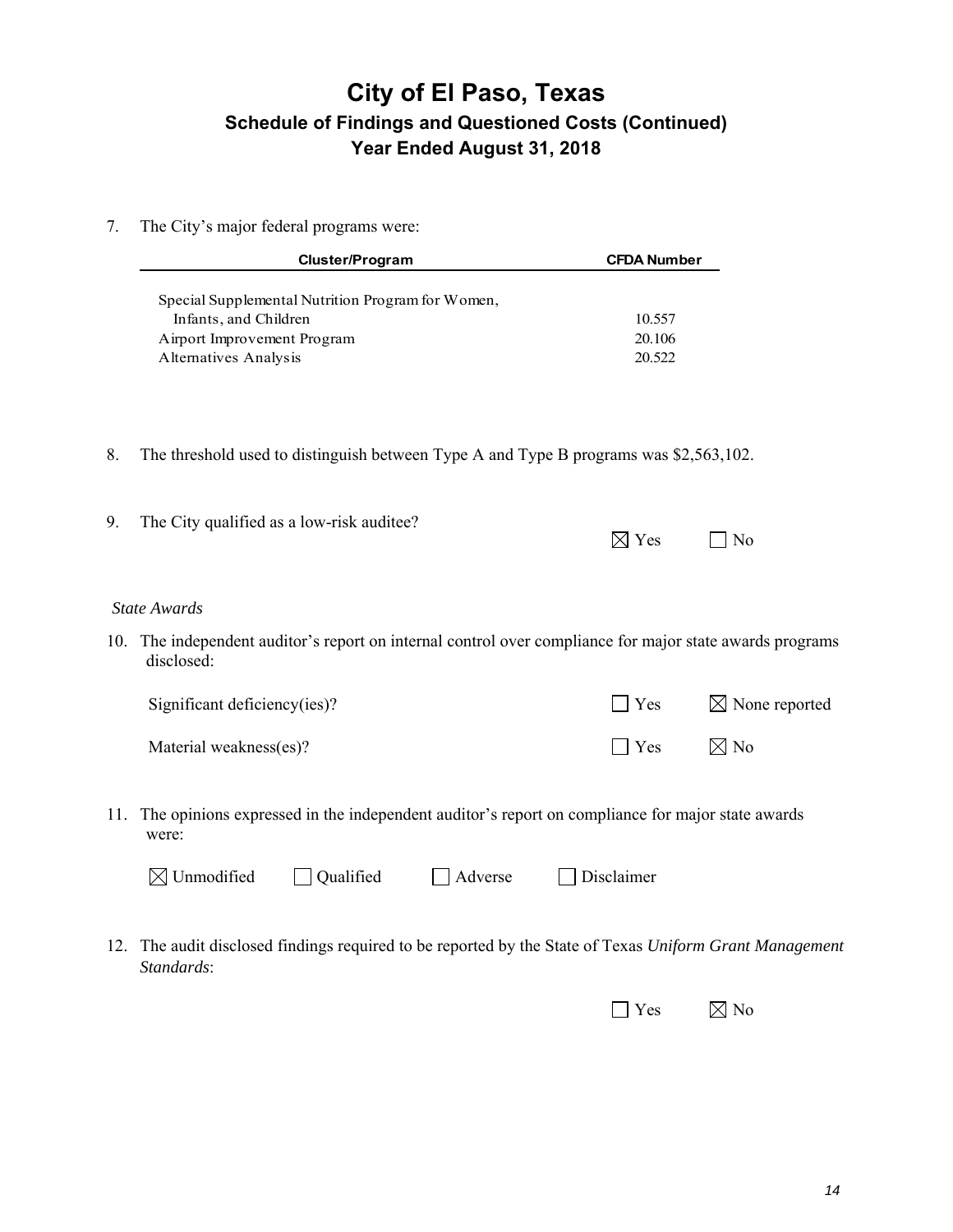# **City of El Paso, Texas Schedule of Findings and Questioned Costs (Continued) Year Ended August 31, 2018**

13. The City's major state programs were:

**Program**

Texas Anti-Gang (TAG) Program Local Border Security Program (LBSP)

- 14. The threshold used to distinguish between Type A and Type B programs as those terms are defined in the State of Texas *Uniform Grant Management Standards* was \$300,000.
- 15. The City qualified as a low-risk auditee as that term is defined in the State of Texas *Uniform Grant Management Standards*?

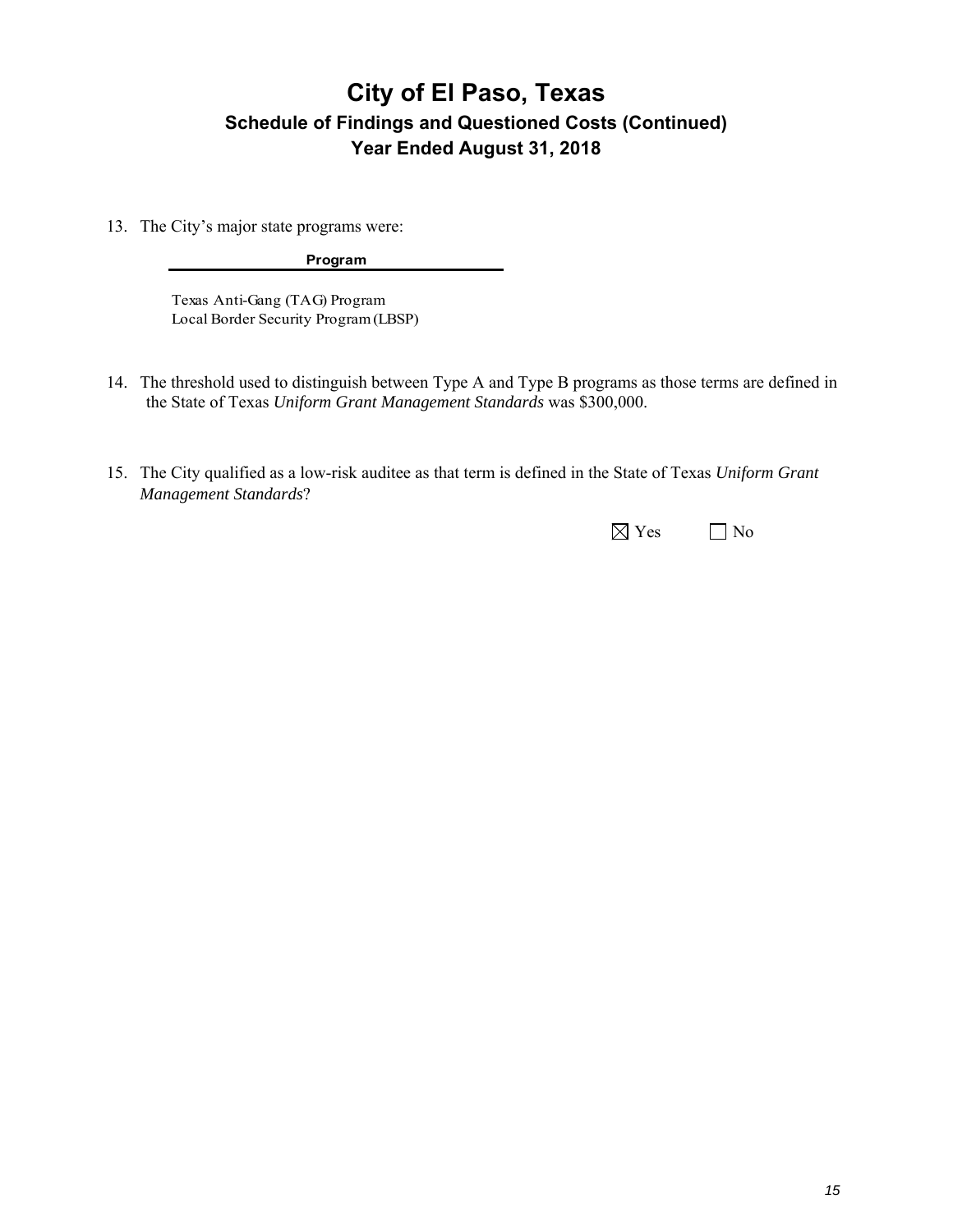# **City of El Paso, Texas Schedule of Findings and Questioned Costs (Continued) Year Ended August 31, 2018**

**Findings Required to be Reported by** *Government Auditing Standards*  **Reference Number Finding 2018**  No matters are reportable. **Findings Required to be Reported by the Uniform Guidance Reference Number Finding 2018** No matters are reportable.

### **Findings Required to be Reported by the State of Texas** *Uniform Grant Management Standards*

**Reference Finding** 

No matters are reportable.